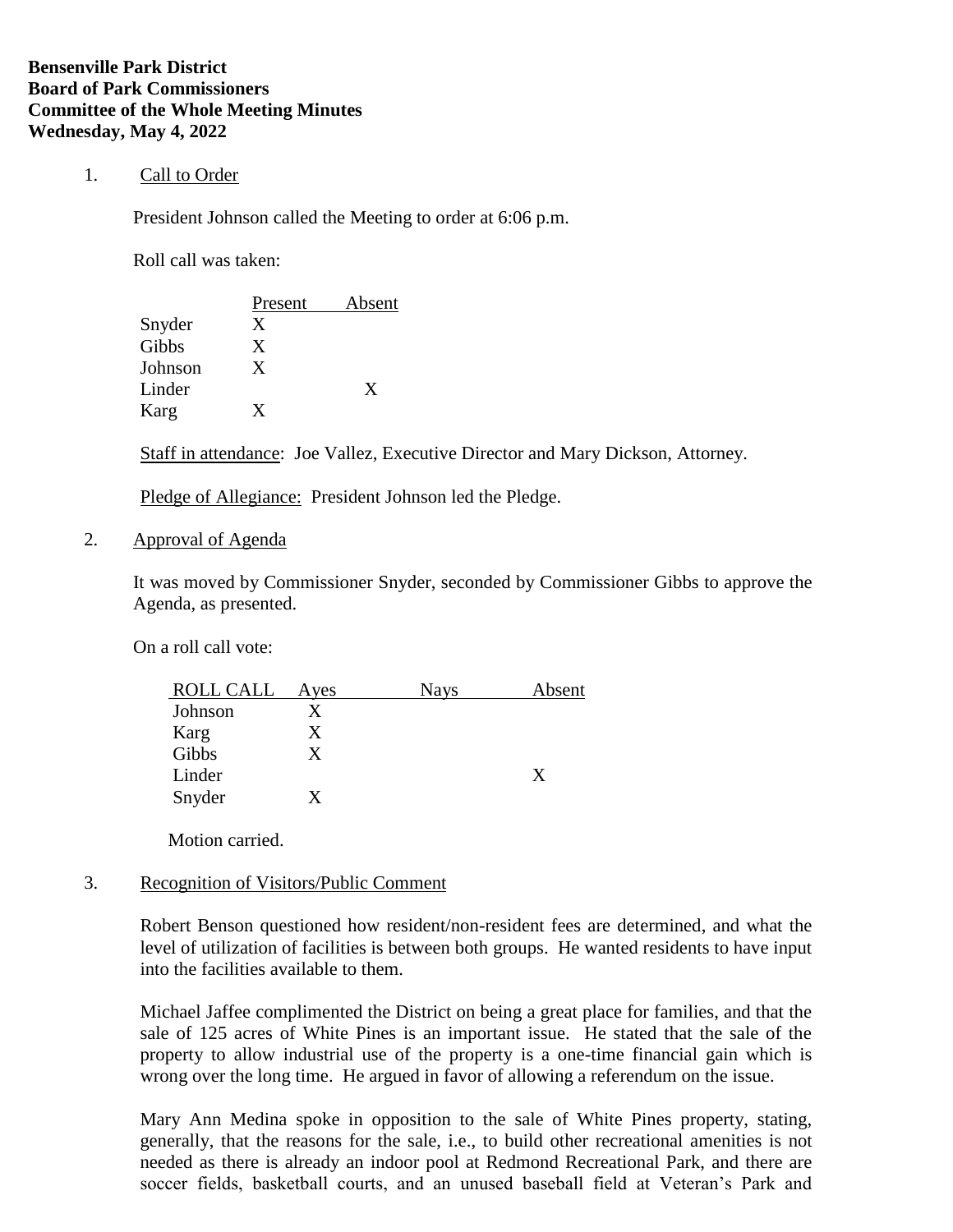baseball fields at DeOrio. She referenced many other Park amenities. Work on District facilities has become an issue because the District has allowed minor issues to become major issues.

John Wassinger opposes the sale of White Pines, stating the property came into Park District holdings based on a referendum, and there should be a referendum before the sale of any part of the property. He references a closed meeting he attended during the time he was a Commissioner at which the potential sale of land was discussed, and stated he has consistently supported open space. The decision to sell land should not be money driven. The District should do an environmental impact statement and give the public options to consider ranging from not selling any land, to selling 125 acres.

Ed DuBois spoke in opposition to the sale of White Pines property. His property backs up to the  $14<sup>th</sup>$  hole, and he does not want to see big buildings and trucks on the property.

## 4. Staff Reports – Executive Director

Mr. Vallez summarized activities set forth in his Written Report, attached to the agenda. He responded to questions concerning the acquisition of fitness center equipment, signs at Breiter Palm Park, the hoped-for Kaboom project, the status of Fischer Farm and the potential sale of the District's Klein Road property.

During his report, President Johnson commented that the Park District is fiscally responsible, for example, when equipment was bought for the Leisure Center, it was bought over time, rather than all at once. The potential sale of White Pines Property has been talked about since the time that Mr. Wassinger was on the Board. Now, the decision must be made to continue to talk about it, or to make a decision about it. The District has capital project needs which money from a sale could aid. But there is no decision made, and the Board is looking at all options. The decision may take a year to make.

Commissioner Gibbs commented as well, stating she uses Park facilities and wishes more would. The Board members' integrity is being challenged by a lot of people, and she wants to do what is right for the whole community.

Commissioner Snyder stated he wanted the Board to commission a facilities assessment study so it had information relative to the capital projects which need to be completed and the cost involved, so that it could make an informed decision on the need to sell property. Mr. Vallez responded that he has discussed such a study with a vendor, and that it would cost approximately \$50,000.00.